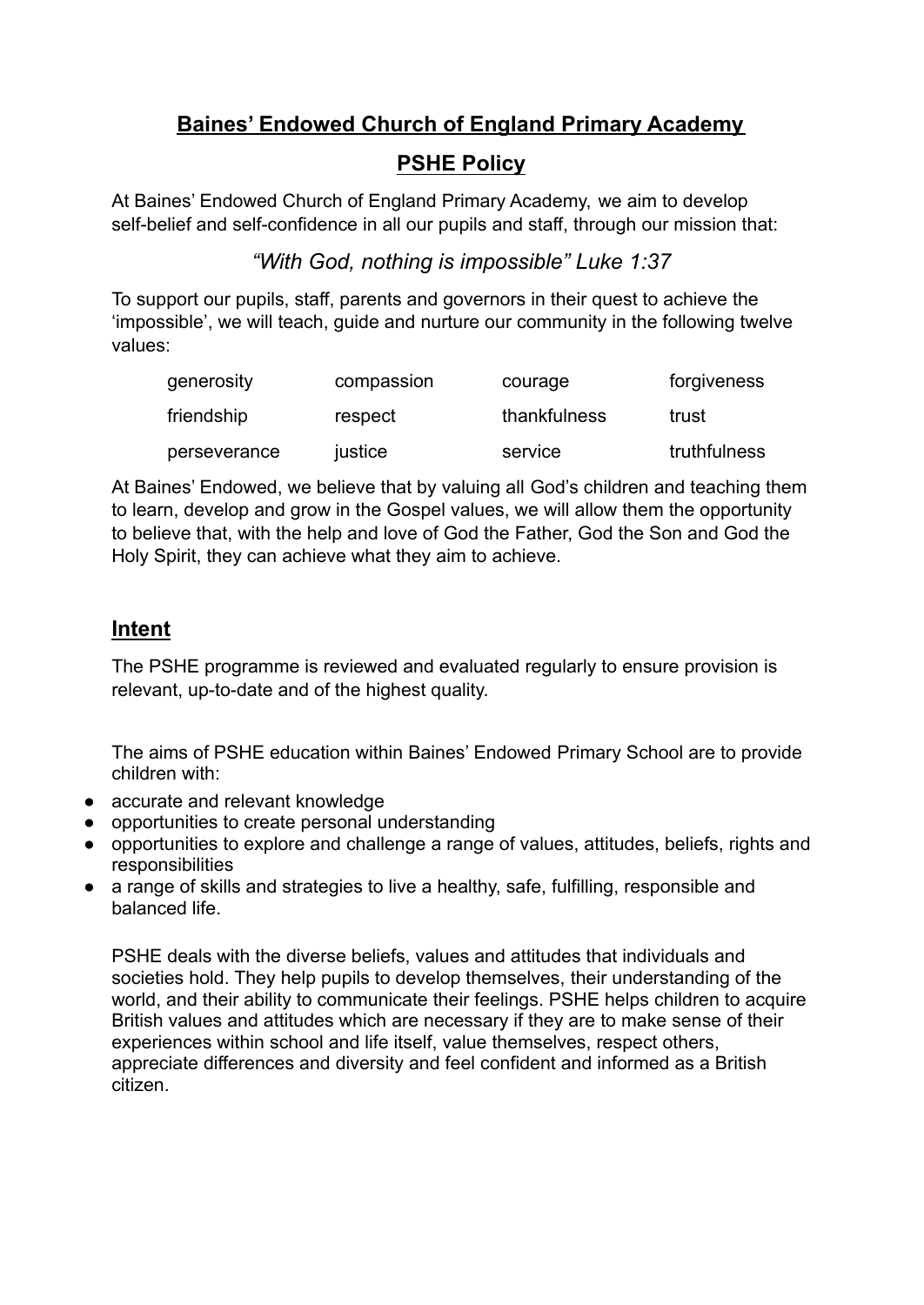### EYFS

During the Foundation Stage children will be working towards the early learning goals using the Development Matters guidelines for Personal, Social and Emotional Development and a strand of Understanding the World.

- Personal, Social and Emotional Development (Self-Confidence and Self-Awareness): Children are confident to try new activities, and say why they like some activities more than others. They are confident to speak in a familiar group, will talk about their ideas, and will choose the resources they need for their chosen activities. They say when they do or don't need help.
- Personal, Social and Emotional Development (Managing Feelings and Behaviour): Children talk about how they and others show feelings, talk about their own and others' behaviour, and its consequences, and know that some behaviour is unacceptable. They work as part of a group or class, and understand and follow the rules. They adjust their behaviour to different situations, and take changes of routine in their stride.
- Personal, Social and Emotional Development (Making Relationships): Children play co-operatively, taking turns with others. They take account of one another's ideas about how to organise their activity. They show sensitivity to others' needs and feelings, and form positive relationships with adults and other children
- Understanding the World (People and Communities): Children talk about past and present events in their own lives and in the lives of family members. They know that other children don't always enjoy the same things, and are sensitive to this. They know about similarities and differences between themselves and others, and among families, communities and tradition

Our Key Stage 1 and 2 curriculum is split into 3 core themes:

- Health and wellbeing
- Relationships
- Living in the wider world

These are then broken down into key concepts developed through the Programme of Study as advised by the PSHE Association.-

1. Identity (their personal qualities, attitudes, skills, attributes and achievements and what influences these; understanding and maintaining boundaries around their personal privacy, including online).

2. Relationships (including different types and in different settings, including online).

3. A healthy (including physically, emotionally and socially), balanced lifestyle (including within relationships, work-life, exercise and rest, spending and saving and lifestyle choices).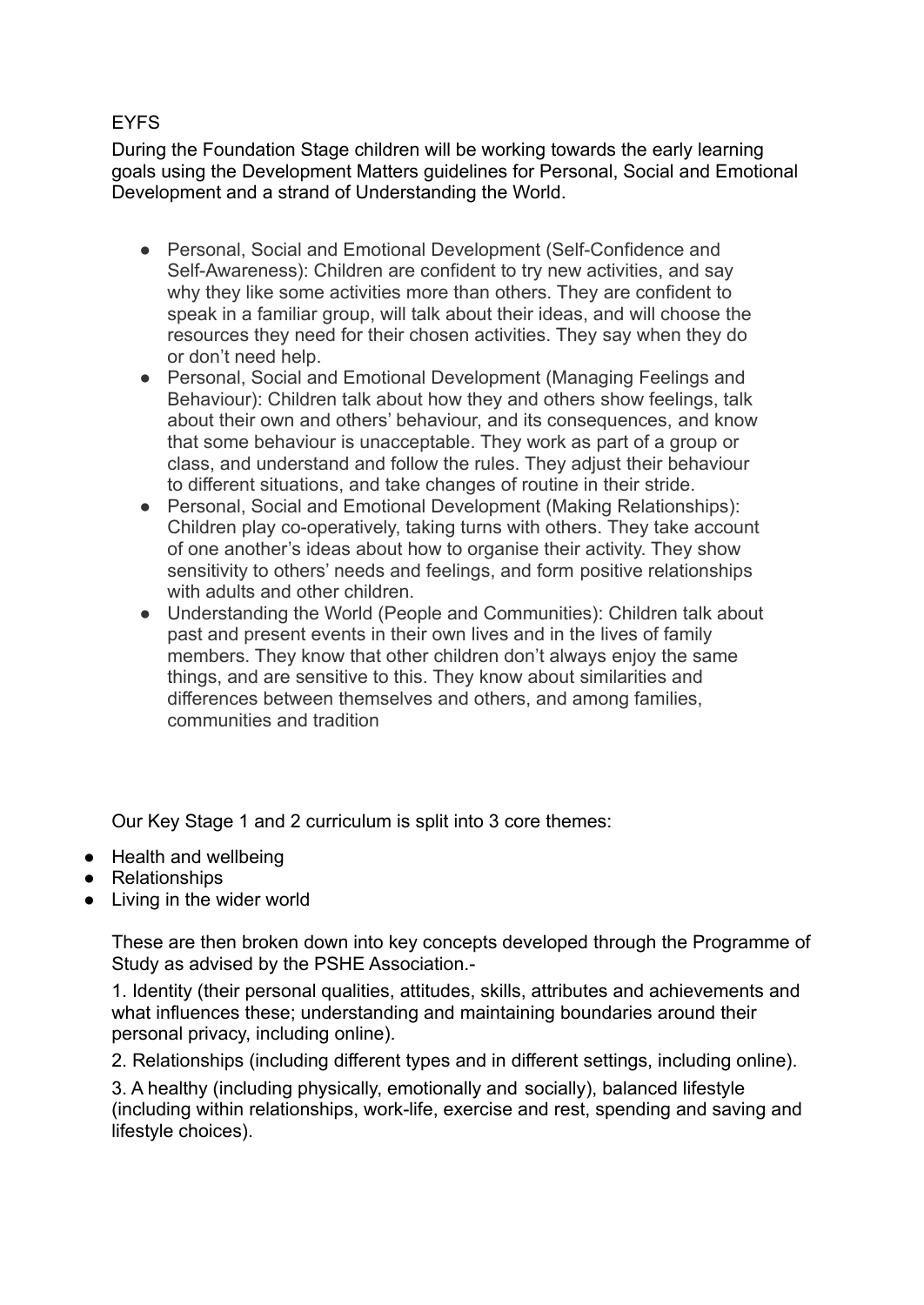4. Risk (identification, assessment and how to manage risk, rather than simply the avoidance of risk for self and others) and safety (including behaviour and strategies to employ in different settings, including online in an increasingly connected world.

5. Diversity and equality (in all its forms, with due regard to the protected characteristics set out in the Equality Act 2010).

6. Rights (including the notion of universal human rights), responsibilities (including fairness and justice) and consent (in different contexts).

7. Change (as something to be managed) and resilience (the skills, strategies and 'inner resources' we can draw on when faced with challenging change or circumstance).

8. Power (how it is used and encountered in a variety of contexts including online; how it manifests through behaviours including bullying, persuasion, coercion and how it can be challenged or managed through negotiation and 'win-win' outcomes).

9. Career (including enterprise, employability and economic understanding).

As a school, we aim to enrich the lives of our children by providing them with the skills and opportunities to apply their learning within and beyond the curriculum. PSHE underpins our school ethos and is taught from Reception to Year 6.

## **Implementation**

PSHE is taught weekly and teachers plan according to their pupils' needs, using TA support, to involve all children in teaching and learning.

PSHE education cannot exist in isolation. At Baines' Endowed Primary School it is part of a whole school approach and our curriculum provides a range of opportunities for children to make links to other areas of learning and explore a wide range of social, moral, cultural and behavioural issues. PSHE has links with other areas of the curriculum, in particular the Science Programme of Study and Relationships Education. (Please see separate policies).

Each of the core themes are taught for a term as shown on the table at the end of the policy..

All children take part in activities linked to anti-bullying during the national Anti-bullying week.

In EYFS and KS1 thoughts and activities are recorded in a classbook. In KS2 children have PSHE exercise books in which they record their thoughts and also complete set tasks by the teacher.

Children across school have the opportunity to experience a variety of educational visits linked to many areas of the curriculum which give them experiences of the wider world. As part of science week the science team have have developed strong links with BAE, Victrex, UCLan, The Royal Astronomical Society, Blackpool and the Fylde College, Lancaster University, Bupa, Love My Beach, Junior Park Rangers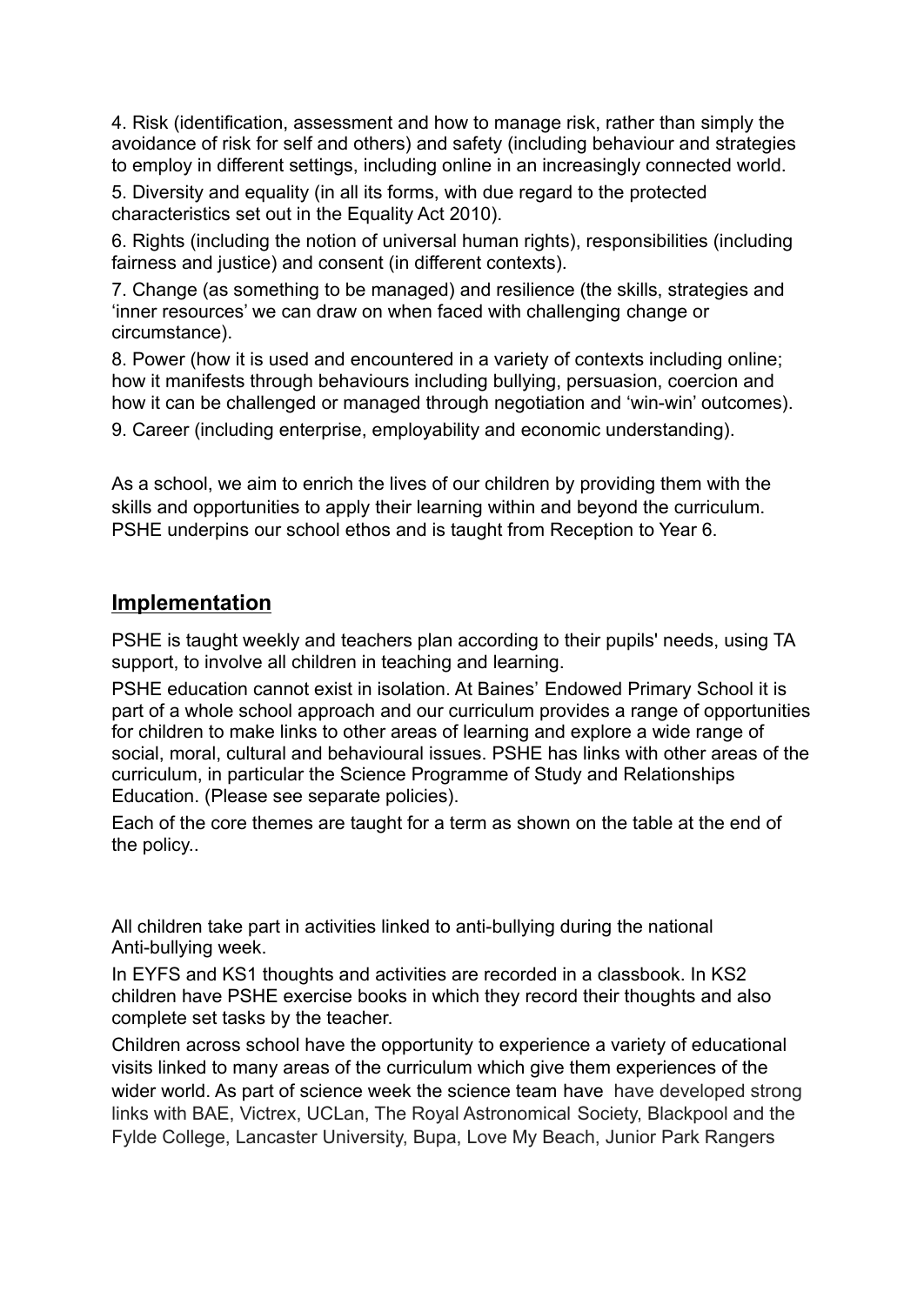and North West Ambulance Service which allows children an insight into the world of work.

Year 6 are given the opportunity to attend aspirational career events organised by Blackpool Council and events organised by Blackpool Football club.

Each KS2 class has an Anti-bullying Ambassador who attends a training day during Anti-bullying Week. They feed back to their class and are there to support any child that feels like they are being bullied or who have problems with friendships.

In Years 5 and 6 outside, experienced professionals eg. the school nurse, may be used. In Year 5 girls will receive a talk about the onset of periods. In Year 6 the input will focus on puberty and changes to the body, including the need for personal hygiene.

Well-being is a priority at Baines and underpins our curriculum in addition to being taught as a discrete subject throughout the year.

#### Equality of Opportunity

PSHE includes the study of culture, ethnic diversity, physical differences and difference of experience. Through such study children can acquire understanding of and respect for other people and their values. Pupils should learn that the questioning of assumptions, the rebuttal of stereotyping and an openness to change are valuable qualities. The nature of PSHE lends itself to study by children with a range of different abilities. Children can work on the same content at different rates and levels. Staff also follow the whole school equal opportunities policy, ensuring every child in school is offered rich and balanced opportunities.

#### **Confidentiality**

Confidentiality for young people cannot and must not be guaranteed by staff. The boundaries of confidentiality should be made clear to pupils. Please refer to the Child Protection Policy for further detail.

#### Answering Difficult Questions

Teachers must be careful to ensure that their personal beliefs and attitudes do not influence the teaching of PSHE. To this end ground rules need to have been agreed to provide a common values framework within which to teach. There must also be clear parameters as to what will be taught in the whole class setting and what will be dealt with on an individual basis.

#### Group Agreements and Distancing Techniques

• Pupils will be given preparation so that they will know how to minimise any embarrassment they feel.

•No one (teacher or pupil) should be expected to answer a personal question. •No one will be forced to take part in a discussion.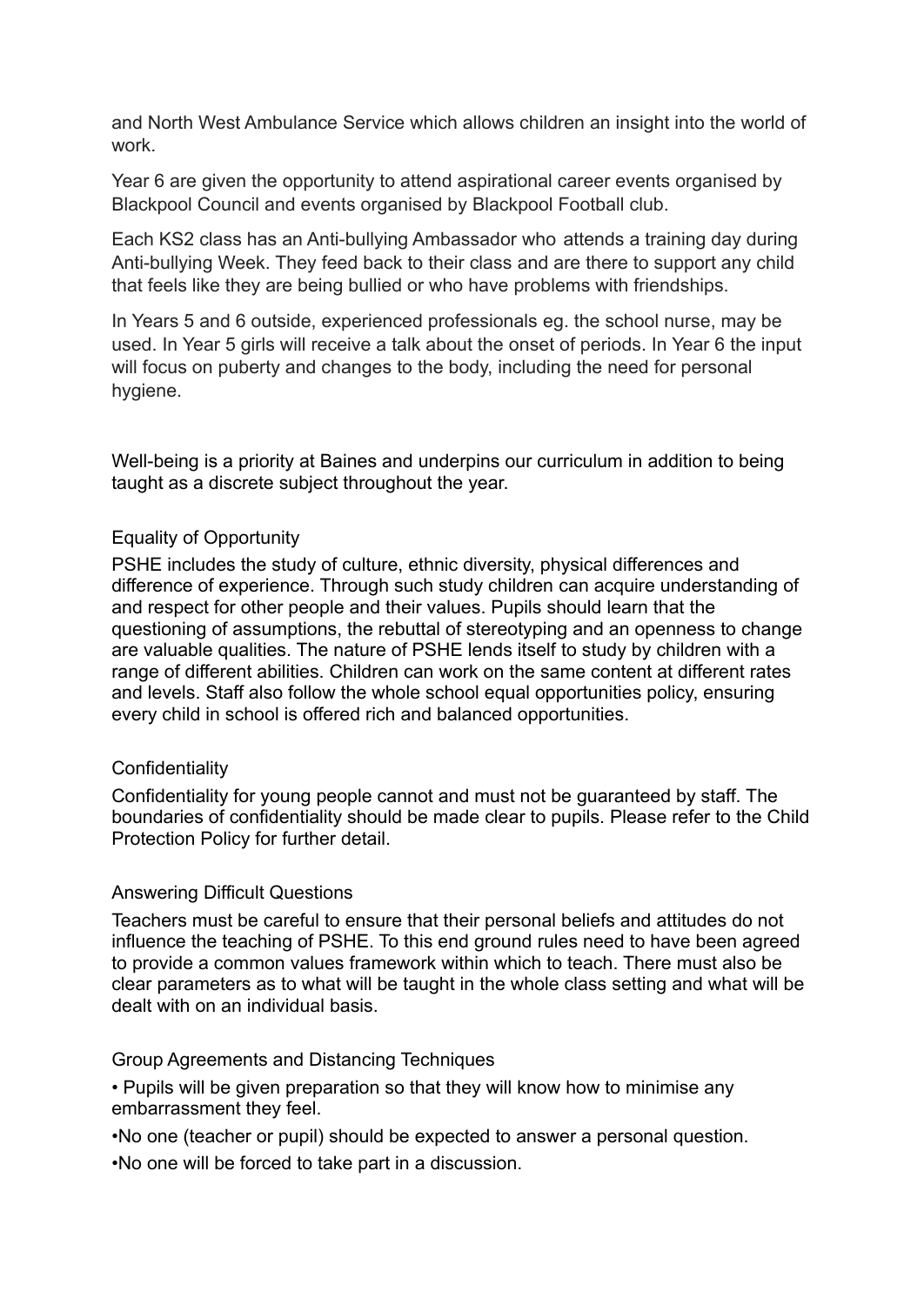•Meanings of words will be explained in a sensible and factual way.

Dealing with Sensitive Questions.

• Clear parameters about what is appropriate and inappropriate should be discussed by the whole class.

•Teachers should set the tone so that issues are discussed in a sensitive, sensible and matter-of-fact way.

•Children should be encouraged to write down questions anonymously and post them in a question box; the teacher will have time to prepare answers to these before the next session.

•Teachers should not be drawn into providing more information than is appropriate to the age of the child.

•Teachers should listen to children but not lead or further question the child, in line with the school's child protection guidelines.

•If a teacher is concerned that a pupil is at risk of abuse this needs to be noted down and reported via the usual child protection procedures.

## **Impact**

PSHE in EYFS will be assessed as part of early learning goals using the Development Matters guidelines for Personal, Social and Emotional Development and a strand of Understanding the World.

In Key Stage and 1 and 2 PSHE is assessed in line with all other non-core subjects, it is supplemented by the children's input and on-going teacher assessment during both PSHE lessons and the school day as a whole*.*

Teacher assessment is communicated to parents through an end of year written report.

The PSHE lead will monitor the subject across school through;

- Learning walks
- Work moderation and scrutiny
- Lesson observations
- Staff meetings and training
- Staff questionnaires and feedback
- Pupil questionnaires and discussions

## **Review**

Policy to be reviewed January 2022 by Mrs J Anderson.